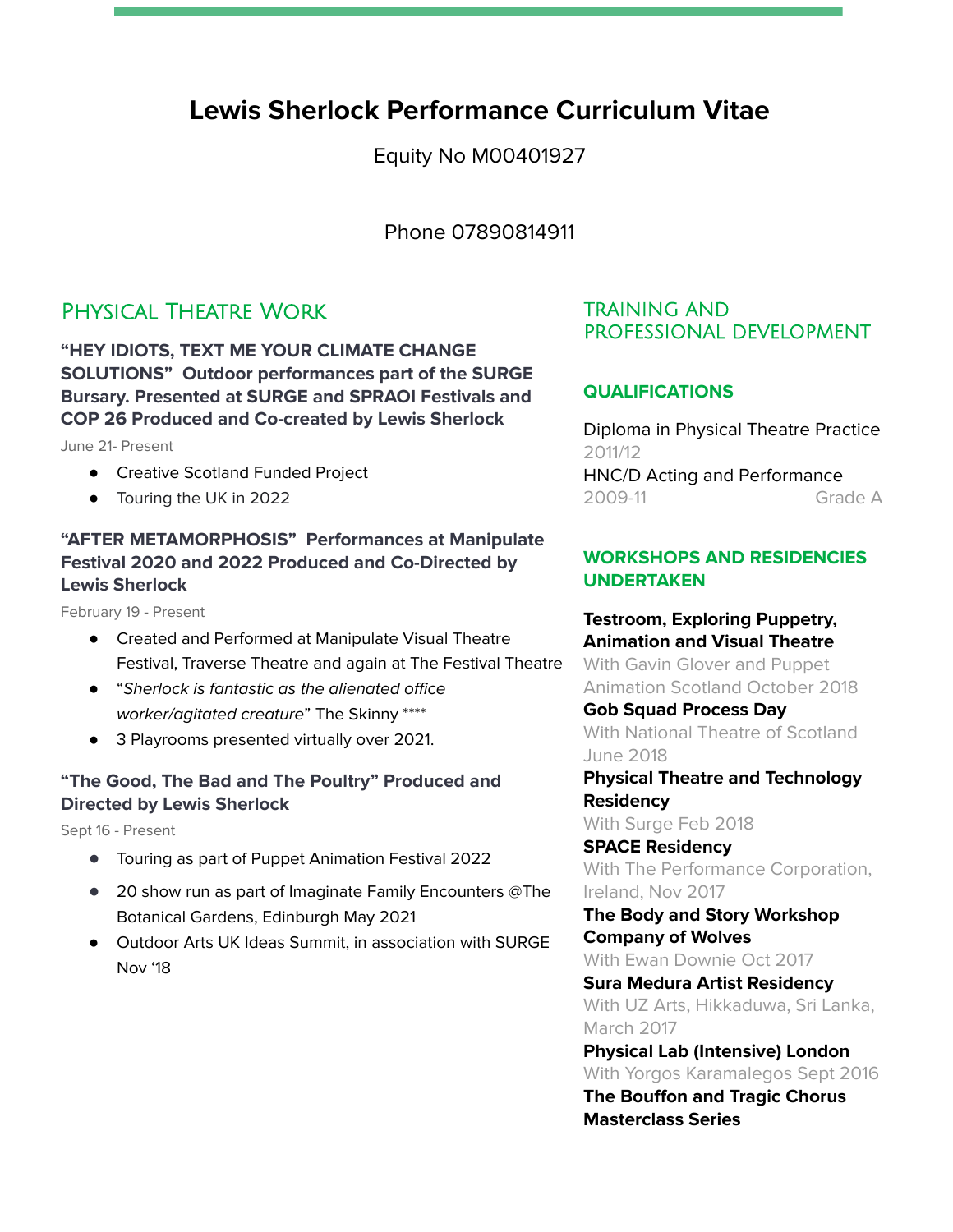## **"Confirm Your Humanity" Research and Development in association with SURGE 2019. Performance at Manipulate Festival 2019. Produced and Directed by Lewis Sherlock**

February 19 - Present

- Created and Performed at Manipulate Visual Theatre Festival, Traverse Theatre
- Creative Scotland Funded development in Techbox SURGE
- Confirm Your Humanity: "Stunning; ingenious; brilliant. This one blew me away...Lewis Sherlock leverages his nod to the silent film era in a way that confronts and affirms online overload." Edinburgh Guide.

## **"MADDOGZ" Performance Interventions Produced and Directed by Lewis Sherlock**

February 17 - Present

- Created and Performed in Sri Lanka, Short Film developed
- Performed for BRETURN Festival, Brexit Festival in Brno, Czech Republic Nov '17.

## **"Earworm"and "Covering Heights"at Clown Cabaret Scratch Night**

April 2016 - June 2017

- "Earworm" and Interlude Acts. June '17-Assembly Roxy. (...) "Lewis Sherlock's abstract, lightbulb-carrying clown in a trenchcoat, managing that Pinteresque trick of being absurdly hilarious and menacing at the same time." The Fountain
- "Covering Heights" April '16- Assembly Roxy, Edinburgh. Also performed at Kelburn Garden Party

with AI Seed Nov 2015 and Judith Milligan **Uz Arts: Street Theatre Workshop** with Kud Ljud Sept 2015 **(Self)-Portrait in Making Solo Performance** with Yael Karavan Jan 2015 **Embodied Theatre Training Intensive** with Alex Rigg, Al Seed and Ewan Downie 2013/2014 **Movement and Materials Masterclass** with Alex Rigg **Conser 2013 Bouffon week intensive** with Philippe Gaulier July 2012

## **SKILLS AND EXPERIENCE**

Devised performance Physical improvisation **Clown Bouffon** Street theatre Outdoor performance Site specific/responsive theatre Workshop facilitation Ensemble performance Solo performance Producing Budget Management **Fundraising**